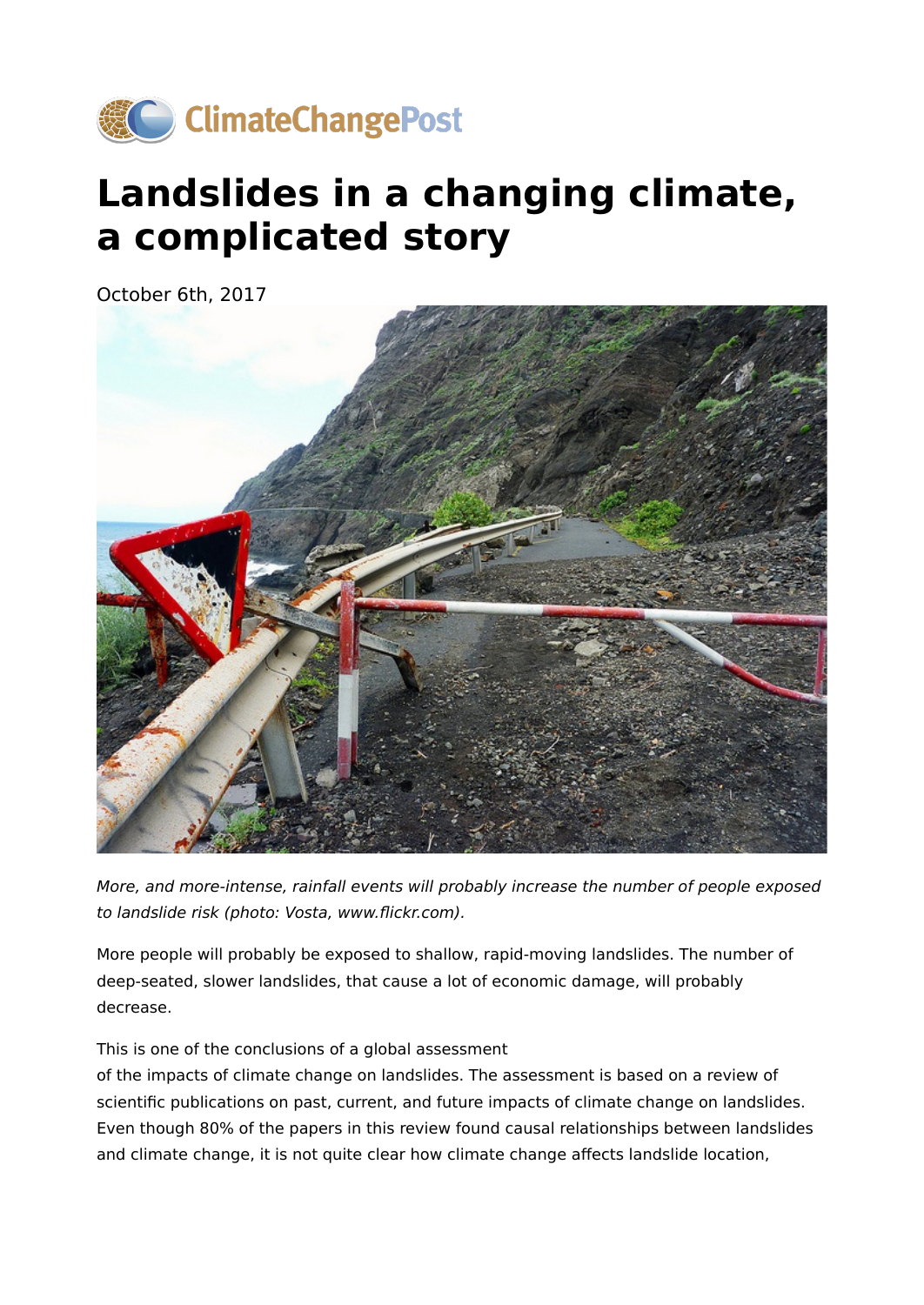abundance and frequency. The effects of the warming climate on landslide risk, and particularly the risk to the population, remain difficult to quantify.

#### **Risk increase or decrease? Hard to say**

Will landslide risk in a certain region increase or decrease in direct or indirect response to climate change? That is still hard to determine. Whether areas are subject to (an increasing) landslide risk not only depends on temperature and rainfall, but on local geological conditions and non-climatic factors (including land use/cover, agriculture and forest practices) as well. Besides, natural and human induced drivers of landslides interact in a complex way, even in a "stable" climate. The direction, magnitude and effects of these nonclimatic, interacting drivers may outweigh changes in landslide activity due to climate change. Besides, in many areas global warming will have an impact on land use and land cover, on agricultural and forestry practices, and on the economy. These changes may also change the activity and the rate of occurrence of landslides, and hence landslide hazard and risk.

A distinction is generally made between two types of landslides: shallow, rapid-moving ones, and deep-seated, slower ones. The first type presents a high risk to the local population and has caused most of the casualties in the past. The last type can cause a lot of economic damage.

### **Overall higher risk of shallow, rapid-moving landslides**

Intense rainfall events are a primary trigger of shallow, rapid-moving landslides such as debris flows, debris avalanches, rock falls, and also ice falls and snow avalanches in high mountain areas. These events are a primary cause of landslide fatalities. Given the fact that in some areas global warming is expected to increase both the intensity of rainfall events and the frequency of these events, it is to be expected that in these areas the total number of people exposed to landslide risk will increase. These areas include the Alps, the Himalayas and most of the American Cordillera, but also the Atlas Mountains in north-western Africa, mountains and hills in south-western Africa, the East Africa's Rift Valley and the Arabian Peninsula, the Carpathians in Eastern Europe, the Appalachians in eastern North America.

In addition to the intense rainfall events, the projected increase in air temperature is also expected to affect the stability of rock slopes at high latitudes (particularly in the northern hemisphere and at high elevations, where permafrost exists that may reduce when temperature rises. An increase in landslide activity related to an increase in air temperature has been found in several studies in especially the European Alps. This agrees with the conclusion of the IPCC that there is a "high confidence that changes in temperature, glacial retreat, and/or permafrost degradation will affect slope instabilities in high mountains, and medium confidence that temperature-related changes will influence bedrock stability".

In high mountain areas, not only small-sized rock falls and ice falls, but also large rock slides and rock avalanches may become more abundant when temperature rises. At high latitudes, particularly in the taiga and tundra areas in the northern hemisphere, permafrost melting can